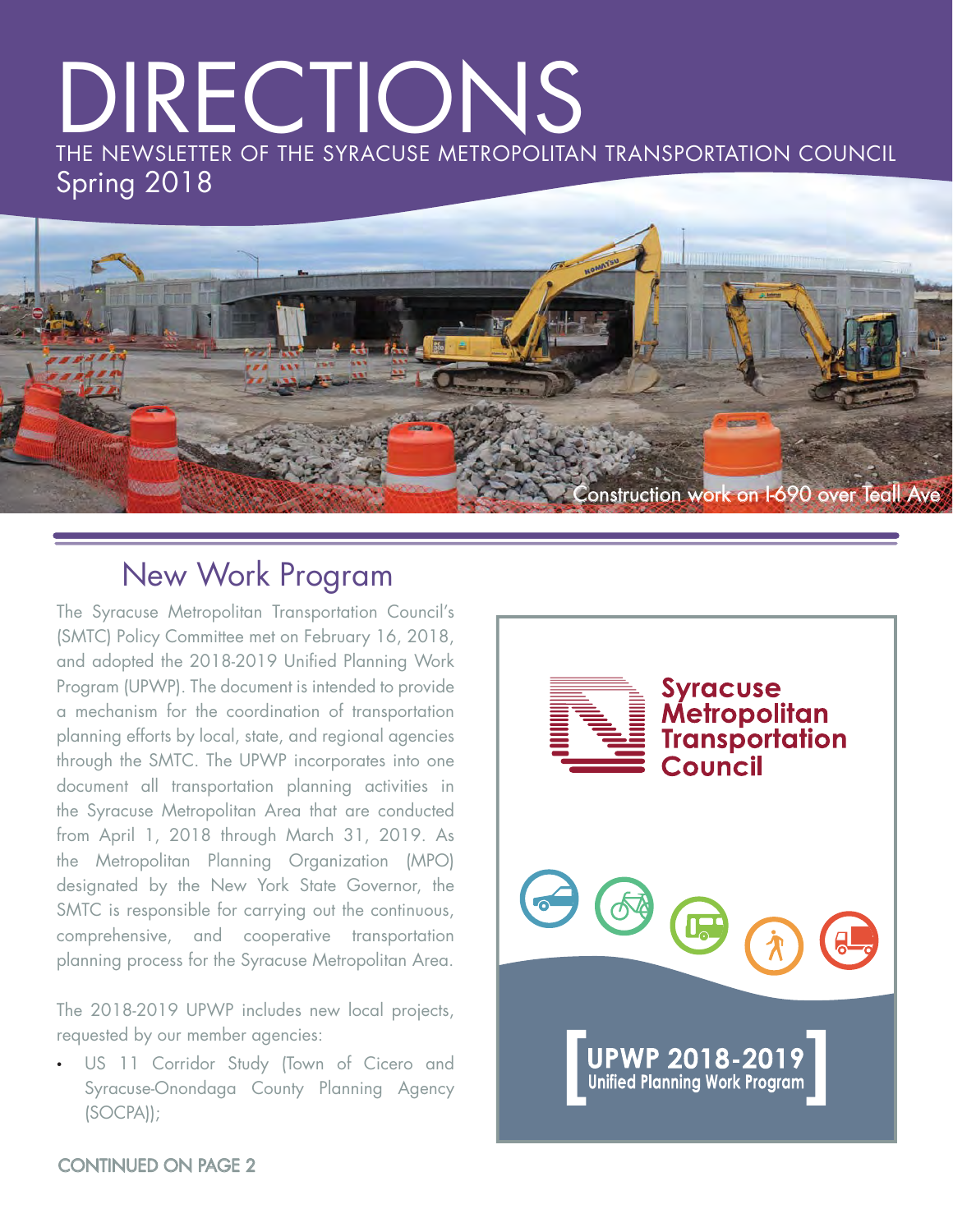<span id="page-1-0"></span>

- Erie Boulevard Transit Mobility Enhancement (Town of DeWitt);
- Safety Assessment and Analysis (Onondaga County Department of Transportation);
- Regional Transportation Center/Market Area Access Study (City of Syracuse);
- Walton St./Armory Square Mobility Plan (City of Syracuse);
- W. Fayette Street Complete Streets Evaluation (City of Syracuse);
- S. Geddes Street Complete Streets Evaluation (City of Syracuse); and
- Onondaga County Hazard Mitigation Technical Assistance (SOCPA).

Staff will begin working on a Congestion Management Process Update and an Environmental Justice Analysis during 2018. The SMTC will also assist the Village of Skaneateles with a sidewalk inventory, the City of Syracuse with a multi-modal access assessment of W. Florence Avenue, and the Village of North Syracuse with an examination  $/$  analysis traffic flow

Rail bridge over W. Fayette Street, Syracuse CONTINUED FROM COVER PAGE

of a municipal parking lot bounded by Main Street and Church Street.

Staff efforts are also focused on federally required items. Additionally, staff will finalize carryover projects from the 2017-2018 UPWP. On-going projects include: Right-of-Way Data Collection and Inventory, Skaneateles Multi-Use Corridor Study, Centro Surveys, and the Village of Fayetteville Route 5 Transportation and Land Use Analysis. Staff will be working on an update to the 2050 Long Range Transportation Plan, City and County Traffic Count Programs, as well as the Bridge and Pavement Condition Management System. The SMTC staff will continue their participation in the NYSDOT's I-81 project, by attending meetings for various NYSDOT I-81 associated committees and providing Travel Demand Modeling assistance.

The 2018-2019 UPWP is available at the SMTC offices at 126 N. Salina Street, Syracuse, N.Y.; at the main branch of the Onondaga County Public Library, The Galleries, 447 South Salina Street, Syracuse; or on the SMTC website – www.smtcmpo.org.

Directions is a publication of the Syracuse Metropolitan Transportation Council (SMTC). Formed in 1966 as a result of the Federal Aid Highway Act of 1962, and the Urban Mass Transportation Act of 1964, the SMTC serves as the metropolitan planning organization (MPO) for the Syracuse metropolitan area, and provides a forum for cooperative decision making in developing transportation plans and programs. Its committees are comprised of elected and appointed officials, representing local, state, and federal governments or agencies (member agencies) having an interest in or responsibility for transportation planning and programming. Editor: Patricia A. Wortley Christian Communication: Craphic Assistance: Kevan M. Busa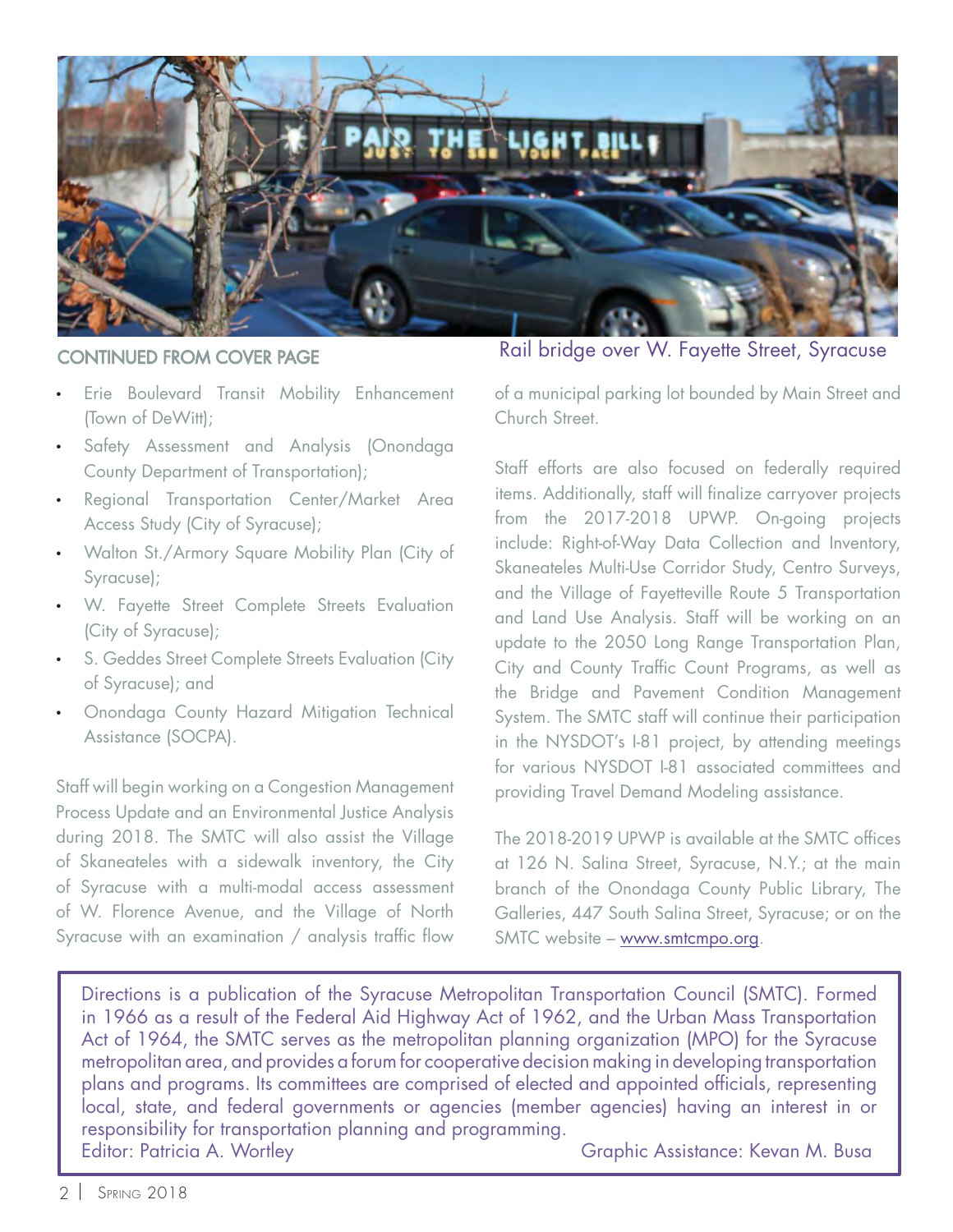# 2017/2018 Coordinated Plan Available

The SMTC Policy Committee acknowledged the [completion of the Coordinated Public Transit – Human](http://www.smtcmpo.org/docs/reports/Final_2017-2018_Coordinated_Plan.pdf)  Services Transportation Plan, a.k.a. Coordinated Plan, on February 16, 2018. Following federal requirements, the Coordinated Plan is updated every four years and includes the following components:

- Assessment of available services:
- Assessment of needs for individuals with disabilities, older adults, and people with low income;
- Strategies, activities and/or projects to address identified gaps between current services and needs; and
- Priorities for implementation.

The federal government mandated that projects chosen to receive Section 5310 federal transit funds must be derived from the locally developed Coordinated Plan. This 2018 document reaffirms most, if not all, recommendations from past versions and establishes the types of projects that are eligible for Section 5310 funding as solicitations occur over the next four years.

The Coordinated Plan is available on the SMTC website, www.smtcmpo.org.





The SMTC recently completed a technical analysis for [Route 57](http://www.smtcmpo.org/finalreps.asp?fy=2018&ShowAll=0) between the Thruway ramps and John Glenn Boulevard. This assessment was completed as part of the Comprehensive Plan Assistance Block. The assessment was guided by a Working Group consisting of Syracuse-Onondaga County Planning Agency, the Onondaga County Department of Transportation, Town of Clay, and Town of Salina.

The SMTC's work is documented in two technical memorandums, available on the SMTC website, www. smtcmpo.org. Tech Memo 1 includes an assessment of existing and future base traffic conditions in this corridor. With input from the Working Group, SMTC identified a long-term future development scenario for this corridor that included over 800 new residential units and over 400,000 SF of commercial uses. This type of "infill development" in an existing built-up area is consistent with the goals of the SMTC's 2050 Long Range Transportation Plan. The future base assessment indicated that the corridor could accommodate development with minimal changes in level of service (LOS), except for increased delay at Old Cove Road (currently unsignalized) and John Glenn Boulevard.

In Tech Memo 2, the SMTC analyzed the impacts of two sets of future transportation network changes to address some of the operational concerns associated with the 2030 future traffic volumes identified in the first tech memo. This analysis indicated that signalization at Old Cove Road would improve LOS, but showed no substantial change at John Glenn Boulevard. A new intersection on the Liverpool Bypass was included in the future alternatives analysis, to provide access to potential redevelopment at the existing Liverpool Golf Course and Syracuse Kickball Park. Providing access to redevelopment areas from a new internal road network would preserve capacity on Route 57, and would also create new travel route options between Route 57 and Morgan Road.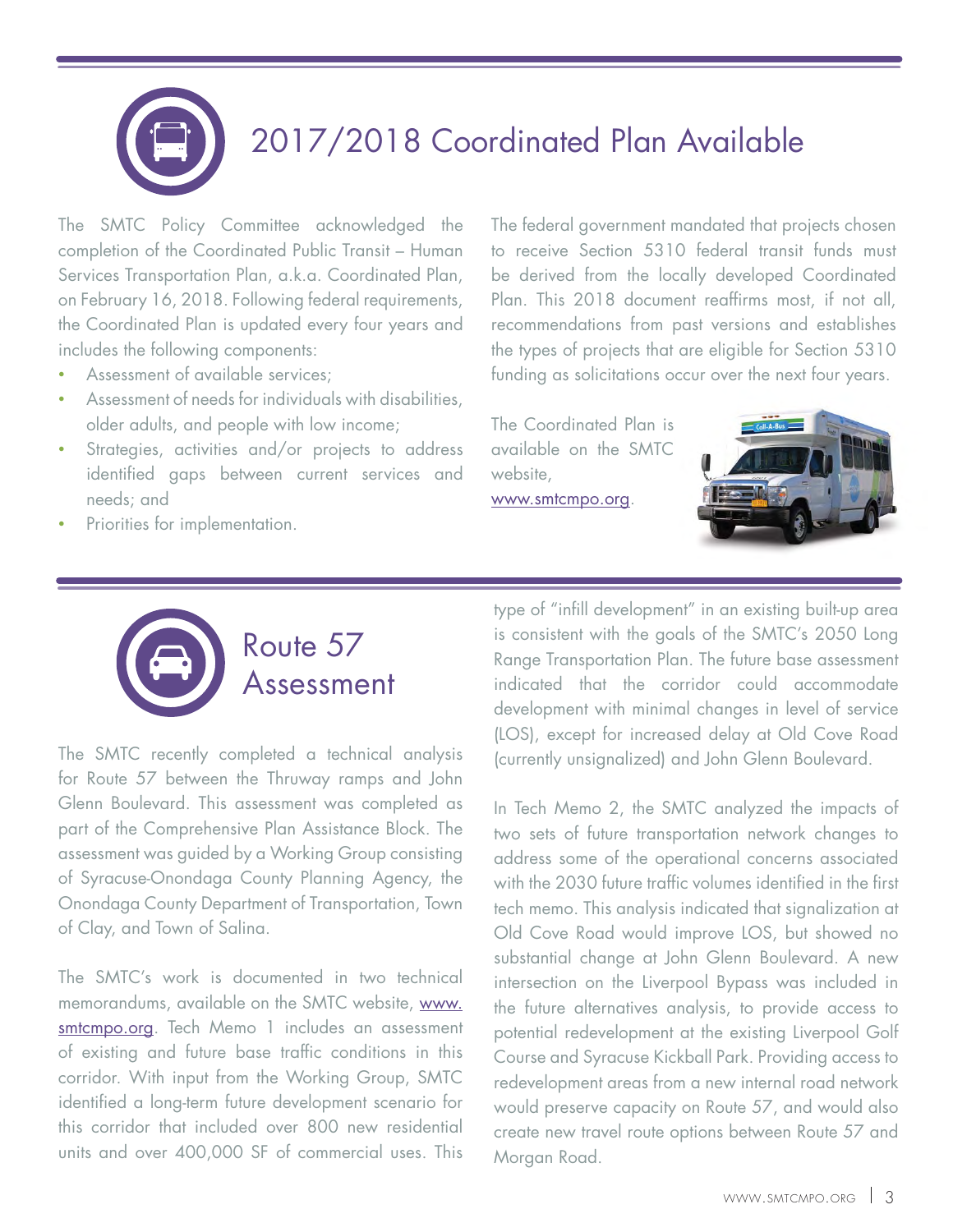## BRT – Mixed Traffic recommended as the Locally Preferred Alternative for the SMART 1 project

- **O** Study examined the concept of enhanced transit in Syracuse **O** Focused on two bus corridors in the Centro system
- **O** Presentation of a Locally Preferred Alternative

On February 16, 2018, the SMTC Policy Committee acknowledged completion of the Syracuse Metropol[itan Area Regional Transit Study Phase 1 \(SMART 1\).](http://www.smtcmpo.org/SMART/docs/Smart_1_Final_Report/SMART_1_Final_Report.pdf)  The SMART 1 study, completed on behalf of Centro, was an inclusive multi-year examination into the concept of enhanced transit for the Syracuse area. The SMART 1 study completed an evaluation of modes, alignments, station locations, ridership, service plans, capital/maintenance/operational costs, economic development, land use, zoning, engineering feasibility, and environmental factors associated with the Regional Transportation Center (RTC) – Syracuse University (SU) and Eastwood – Onondaga Community College (OCC) corridors to identify a Locally Preferred Alternative (LPA) for each corridor. Throughout the project, the SMTC engaged in a public outreach process in order to get input, feedback, and community involvement. Three public meetings, three Focus Group meetings, and nine pop-up events were held throughout the development of the SMART 1 study. The third and final public meeting occurred in November 2017, where SMTC staff and the consultant team presented the project's LPA.

Following an extensive existing conditions research, the first stage of analysis within the SMART 1 process was mode screening that examined various modes of transit potentially applicable in the study corridors. The mode screening recommended against several high capital cost alternatives (i.e., Light Rail Transit, modern streetcar, and Bus Rapid Transit (BRT) – Busway), which would be very difficult to fund and construct. The next step was to develop specific route and mode "alterna-



tives" for each of the modes recommended for further consideration: BRT - Bus Lane, BRT - Mixed Traffic, and Existing Service Improvements. Characteristics that were considered in the development of "alternative" routes included directness, connections to important activity centers, accessibility for pedestrians, and use of main commercial streets where possible, both to provide access to these places and to avoid noise and traffic impacts on quieter residential or secondary streets. These characteristics provide the environment needed for fast and frequent BRT service while limit-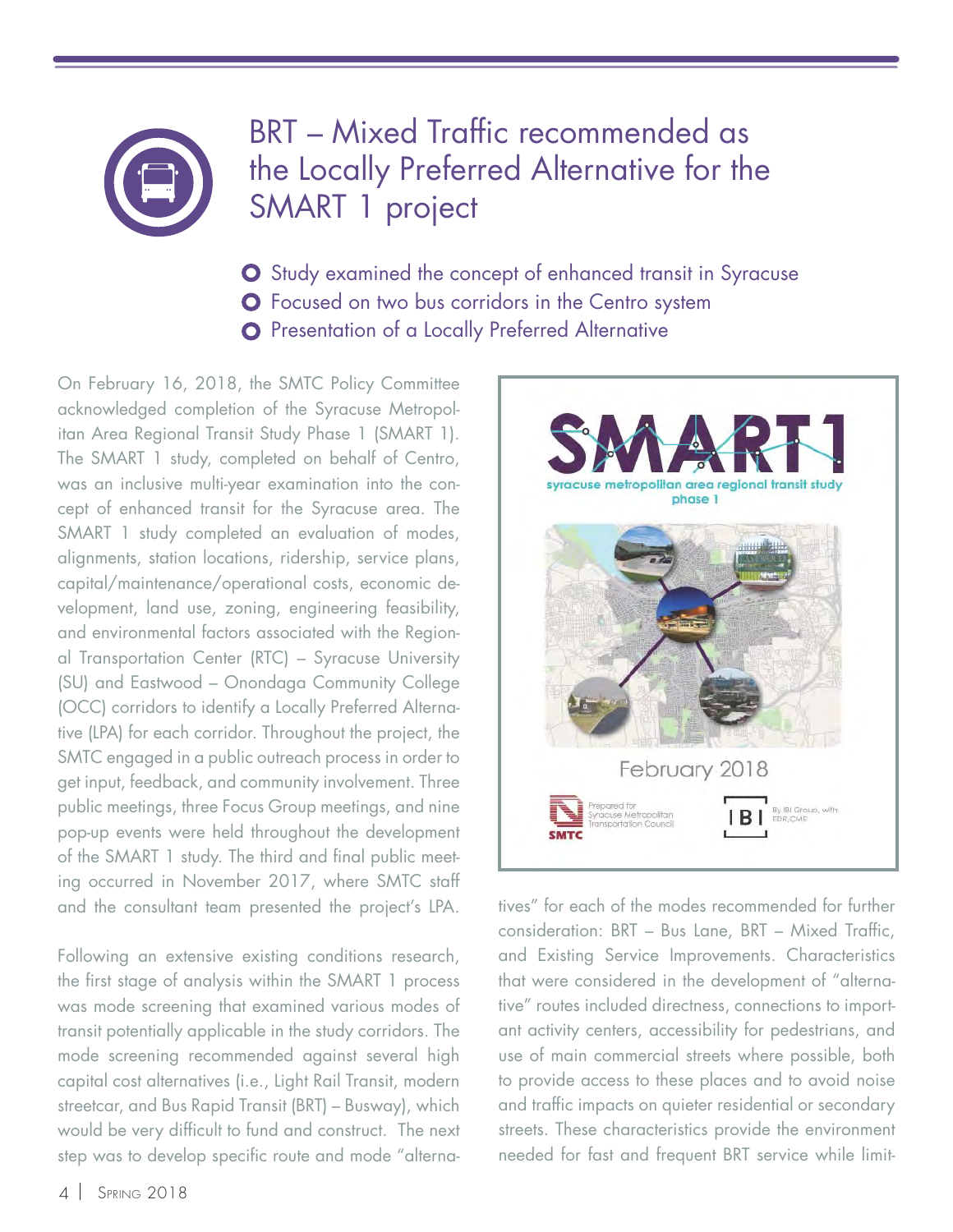ing any adverse effects. To identify the project's LPA, "alternatives" were evaluated against a number of varying criteria. Based on the evaluation of alternatives process, BRT – Mixed Traffic was chosen for both corridors. Collectively, implementing both corridors at once as the single LPA will create a BRT system that increases the number of trips that can be made through connections and therefore increase ridership on both.

An enhanced transit system is supportive of the SMTC's Long Range Transportation Plan, City of Syracuse re-zoning efforts, and community input. The BRT system is critical to achieving various goals and inspiring people, businesses, and institutions to support implementation and funding. With this support, regional leadership can decide to spend the money required to transform the transit system.



Potential options of BRT Corridors

The final report is available on the SMTC website at www.smtcmpo.org. Additionally, the report and associated project materials such as the public meeting presentations, station display boards, and

meeting summaries are available on the SMART 1 project website at www.smtcmpo.org/SMART.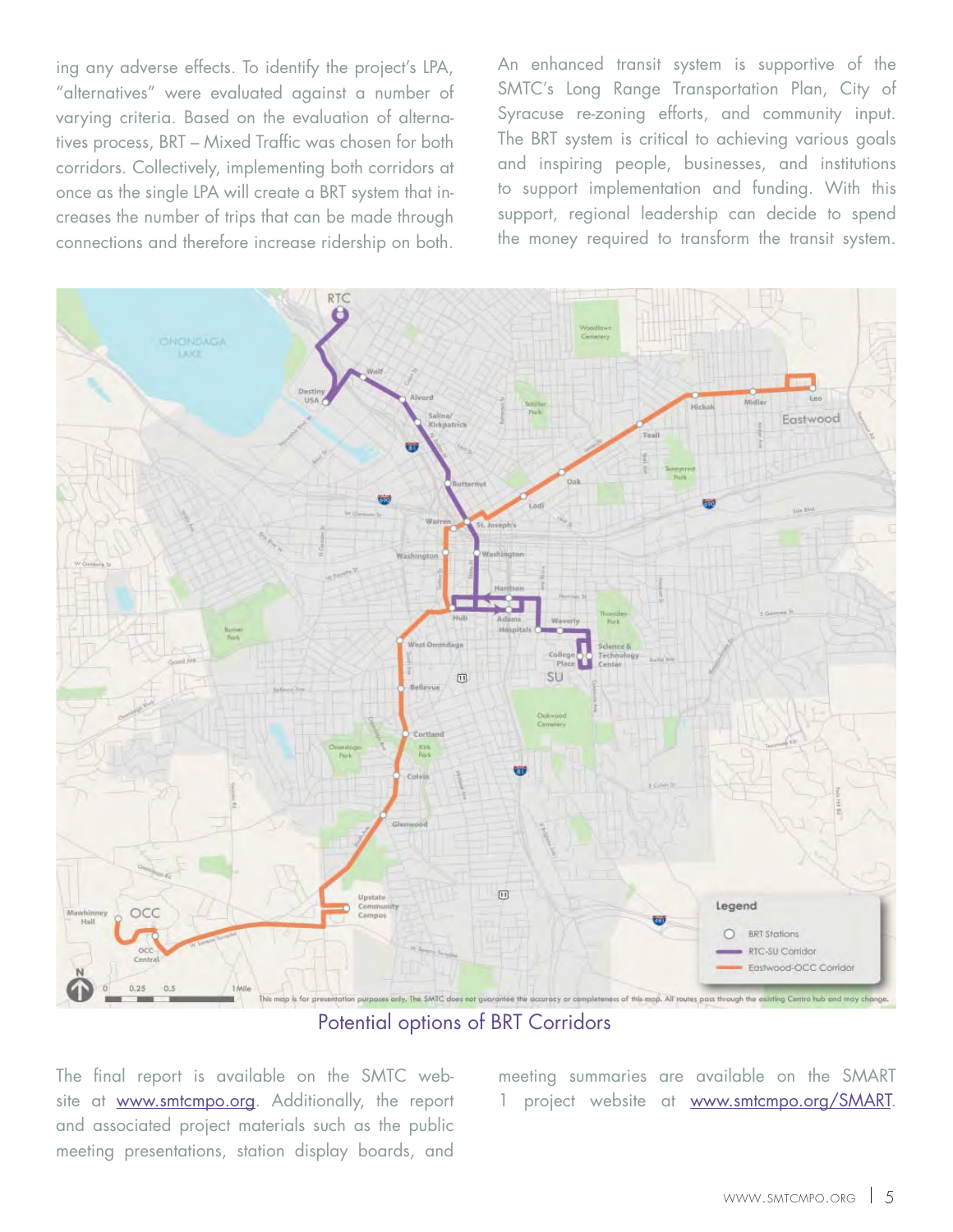### Erie Boulevard East Pedestrian Study Finalized

Examined Route 5 from Beech Street to East Genesee Street **O** Erie Boulevard intersections part of NYS's Empire State Trail NYS to study Erie Boulevard as part of Pedestrian Safety Action Plan

The [Erie Boulevard East Pedestrian Study](http://www.smtcmpo.org/docs/reports/FINALEriePedDoc_withAPP.pdf) (Pedestrian Study) was completed by the Syracuse Metropolitan Transportation Council (SMTC) on the behalf of the City of Syracuse (City) and New York State Department of Transportation (NYSDOT), and acknowledged as complete by the SMTC Policy Committee on February 16, 2018.

Erie Boulevard is one of the primary east-west travel routes through Onondaga County, with surrounding neighborhoods having relatively high population density. This study focused on the portion of Erie Boulevard East (Route 5) between Beech Street in the City of Syracuse and East Genesee Street (Route 92) in the Town of DeWitt. The study also included the intersection of East Genesee Street/Jamesville Road located just west of the Erie Boulevard/East Genesee Street intersection. The City and NYSDOT expressed concern about several pedestrian safety incidents along Erie Boulevard East, including some fatalities involving pedestrians trying to cross the heavily traveled boulevard. Through this study, SMTC conducted a thorough investigation of the existing sidewalk system, examined the pedestrian accident history, and identified pedestrian needs and improvement opportunities (including Americans with Disability Act (ADA) compliance) in the study area. Although there is a desire to develop a long-term multimodal plan for the Erie Boulevard East corridor, the intention of this study was to examine current issues and concerns relative to pedestrian travel along this corridor, and develop recommendations that seek to address these current issues in the near-term.

During the development of the assessment and recommendations portion of this study, Governor Andrew Cuomo initiated the NYSDOT Empire State Trail (EST) project, which is focused on combining and completing the Hudson River Valley Greenway and Erie Canalway Trail by 2020 to create the EST. All of the intersections along Erie Boulevard East that are included in the EST project are part of the SMTC's Erie Boulevard East Pedestrian study. As of February 2018, the NYSDOT is in the early stages of preliminary design for the local portions of the EST. The trail will be located on Erie Boulevard East, likely along the north side of the road from Beech Street to Teall Avenue, and in the median of Erie Boulevard from Teall Avenue to Bridge Street. Also, the Town of DeWitt recently released the Elevating Erie Concept Plan, which was completed in junction with the NYSDOT's work on the EST (see www.elevatingerie.com for more information).

In addition to the EST, Erie Boulevard East will be examined as part of the State's Pedestrian Safety Action Plan (PSAP). The PSAP will identify current safety conditions and implement a distinct set of education, engineering, and enforcement countermeasures that can be accomplished over the next five years to improve pedestrian safety. As of January 2018, the NYSDOT was proposing the limits of the Erie Boulevard East PSAP to extend from Bridge Street to East Genesee Street (as locations on Erie Boulevard west of Bridge Street that are part of the EST will likely receive treatment consistent with the PSAP guidelines).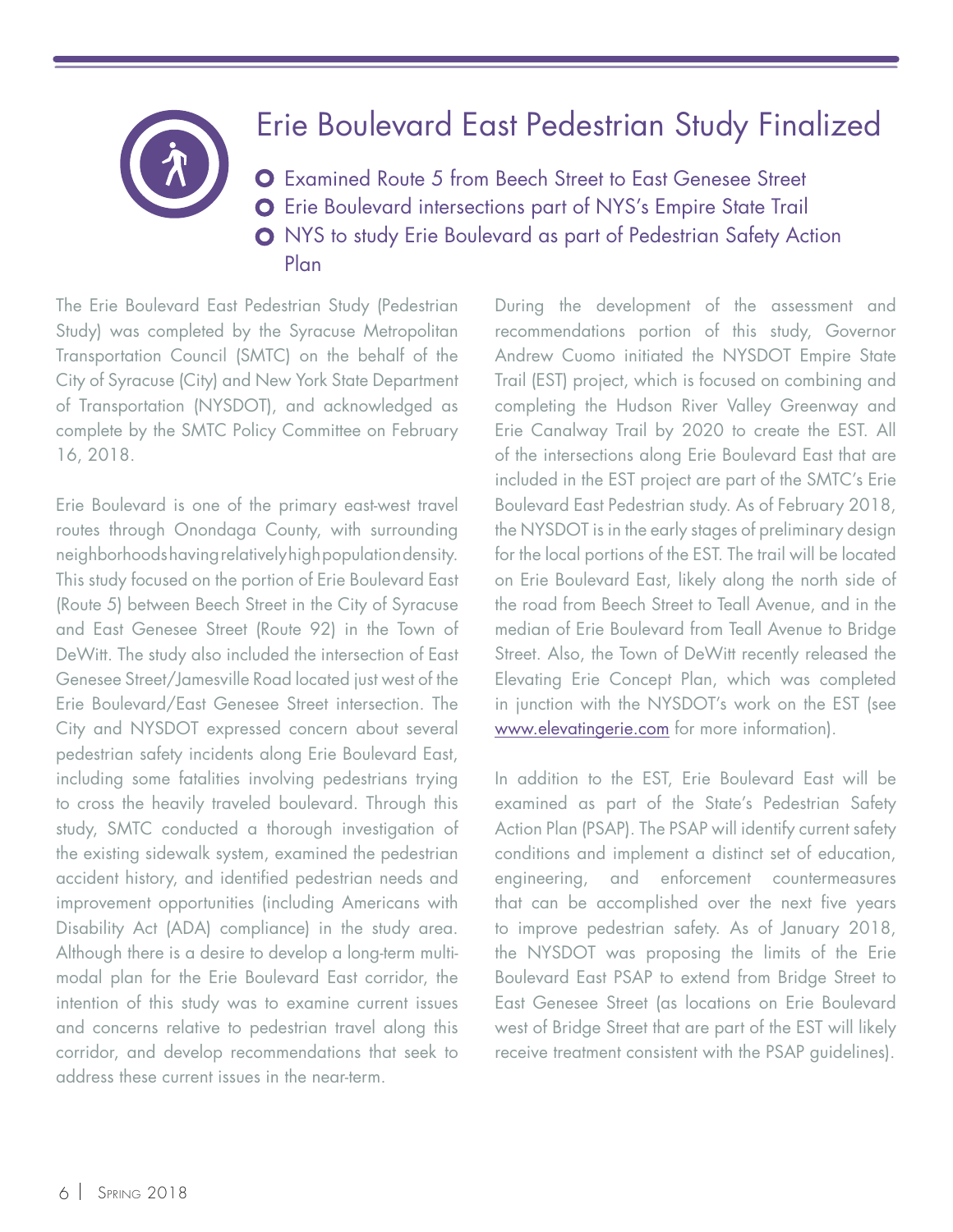

A pedestrian in a crosswalk on Erie Blvd.

The SMTC completed an inventory of existing pedestrian facilities in the study area in regards to ADA accessibility, and gathered traffic counts (including vehicular, bicycle, and pedestrian traffic) along the corridor. In general, of the counted locations, those with the highest vehicular volumes are in the Town of DeWitt, while City intersections have more pedestrian and bicycle traffic than DeWitt locations. Most City intersections have at least some accessible features, while most Town of DeWitt locations do not have any. Because of the on-going SMTC study, the EST project, and anticipated PSAP improvements, the SMTC worked carefully to coordinate the recommendations of the SMTC Erie Boulevard East Pedestrian Study so that efforts are not being duplicated. Recommendations fell into six categories:

- Implement pedestrian improvements at signalized intersections, prioritized by need;
- Implement recommendations from the EST, which is focused on the area between Beech and Bridge Streets on Erie Boulevard East;
- Implement future recommendations from the NYSDOT PSAP, primarily focused on the area between Bridge and East Genesee Streets;
- Implement recommendations from the SMTC's Central DeWitt Mobility Plan, which is focused on the small portion of East Genesee Street included in the Erie Boulevard East Pedestrian Study;
- Continue to seek opportunities for access management along Erie Boulevard East; and
- Consider pedestrian needs in the municipal site plan review process.

The study recommendations in this plan lean heavily on the outcomes associated with the planning of the EST and the NYSDOT PSAP. The NYSDOT has utilized data gathered by the SMTC during the Erie Boulevard East Pedestrian Study (traffic counts, accident data, field work, etc.) to inform the development of the EST/ Erie Canalway Trail along Erie Boulevard East as well as to inform the PSAP.

The completed study is available on the SMTC website at www.smtcmpo.org.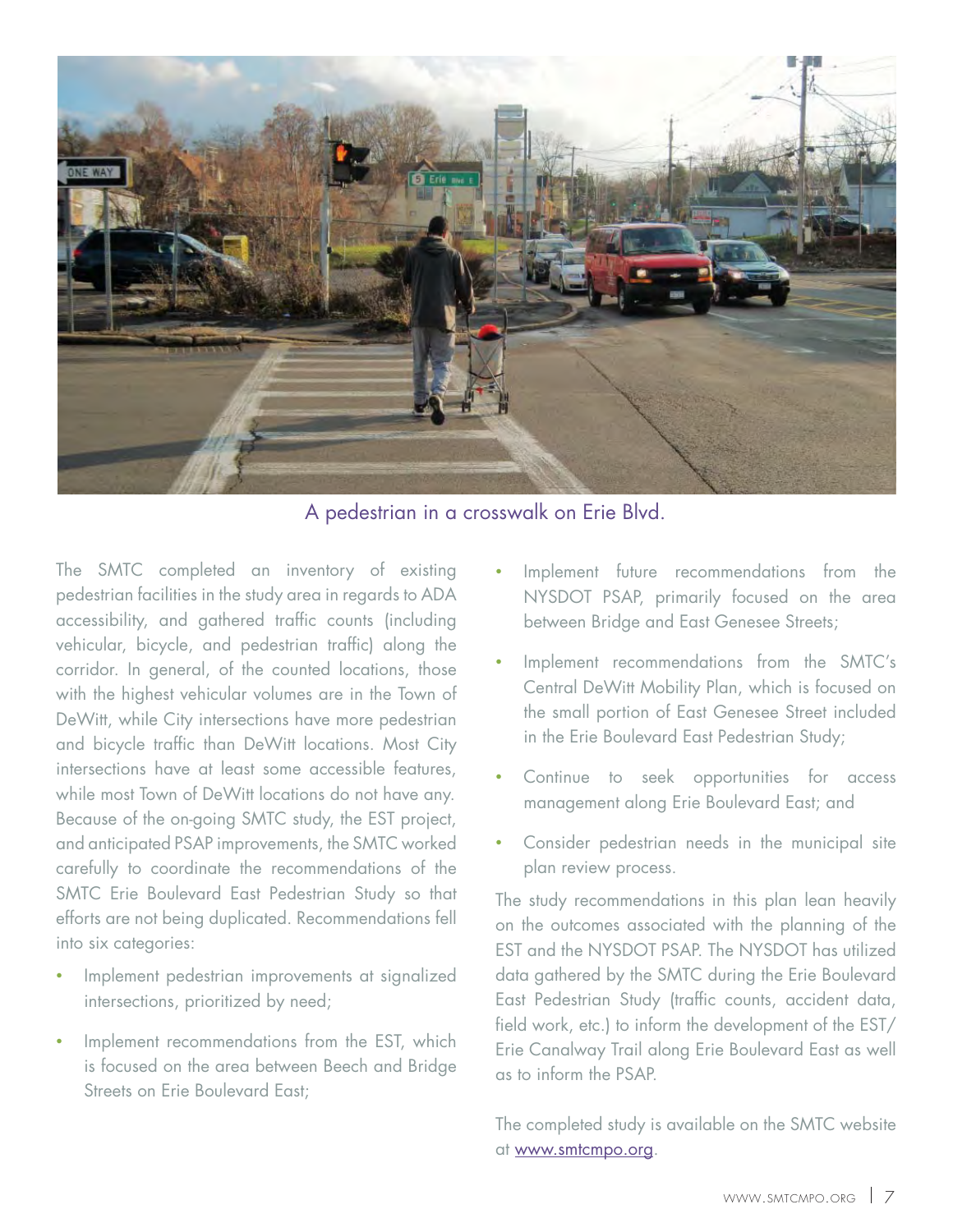## Pedestrians and Bicyclists in Camillus

O Increase in bicyclists and pedestrians in Township 5 area **O** Town identified corridors for potential bicycle/pedestrian facilities Assessment serves as a guide for facility improvements

[The Town of Camillus – Connections to Township](http://www.smtcmpo.org/docs/reports/FINALCamillusBPdoc_wApp.pdf) 5 Bicycle and Pedestrian Assessment Project (Assessment Project) was recently acknowledged as complete by the Syracuse Metropolitan Transportation Council's (SMTC) Policy Committee.

The Town of Camillus requested this study after seeing an increase in commercial and residential development in and around the Township 5 area, along with an increase in population and pedestrian and bicycle traffic, in an area with little to no existing pedestrian and bicycle infrastructure. The land uses near Township 5 are of medium population density, with many apartments and townhomes flanking Milton Avenue. As development associated with the Township 5 plaza continues (including the addition of apartments and hotels), the potential for more people to travel by foot and on bike has increased.

The Town identified several corridors between residential neighborhoods, shopping plazas, and the Township 5 development, owned by either the Onondaga County Department of Transportation (OCDOT), the Town of Camillus, or the New York State Department of Transportation (NYSDOT), to examine for potential future bicycle and pedestrian facilities. Those corridors are as follows:

1. Knowell Road/Bennett Road: West Genesee Street to Township 5 Boulevard (Camillus/OCDOT/ NYSDOT);

2. Township 5 Boulevard: Knowell Road/Bennett Road to Hinsdale Road (Camillus);

3. Hinsdale Road: Township 5 Boulevard to Milton Avenue (OCDOT);

4. Milton Avenue: Knowell Road to Warners



### **TOWNSHIP 5: BICYCLE & PEDESTRIAN ASSESSMENT** (TOWN OF CAMILLUS)

Road (OCDOT);

5. Bennett Road: Township 5 Boulevard to Warners Road (OCDOT); and

6. Hinsdale Road: Township 5 Boulevard to Warners Road (OCDOT).

As part of this study, the SMTC assessed the existing transportation system, identified issues related to bicycle and pedestrian access and travel along each corridor, examined the connectivity from populated areas to destinations, looked at closing the gaps in the system from adjacent pedestrian facilities, and identified potential locations for bicycle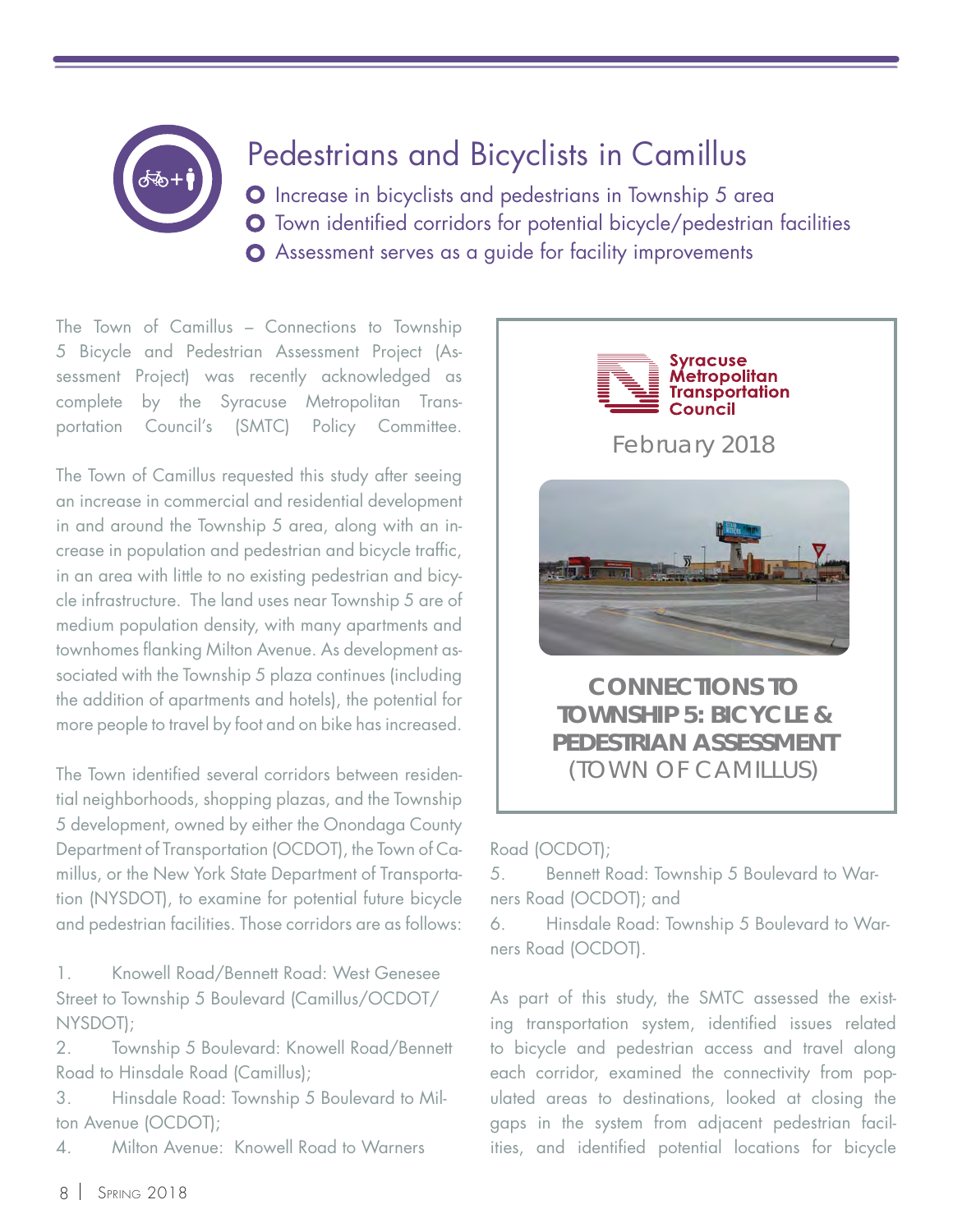

### Recommendation options for Bicycle and Pedestrian Facilities

and pedestrian facilities along each corridor within the existing pavement width and/or right-of-way.

Study recommendations for the Assessment Project were developed in consultation with the Study Advisory Committee and organized into the following categories: systemic guidelines, corridor specific, and railroad crossings. Recommendations are based on a planning-level assessment, and serve as guidance about what options may exist to add or improve bicycle and pedestrian amenities along study area corridors. A generalized menu of potential treatments are presented on the Recommendation Options map (see map). An engineering assessment is suggested to help identify the most appropriate facilities and determine specific design parameters. The Town of Camillus may use the SMTC's Assessment Project to guide discussions, and as support to seek local, state, and federal funding resources for facility improvements, in cooperation and collaboration with the OCDOT and NYSDOT.

The assessment report is available on the SMTC website, www.smtcmpo.org.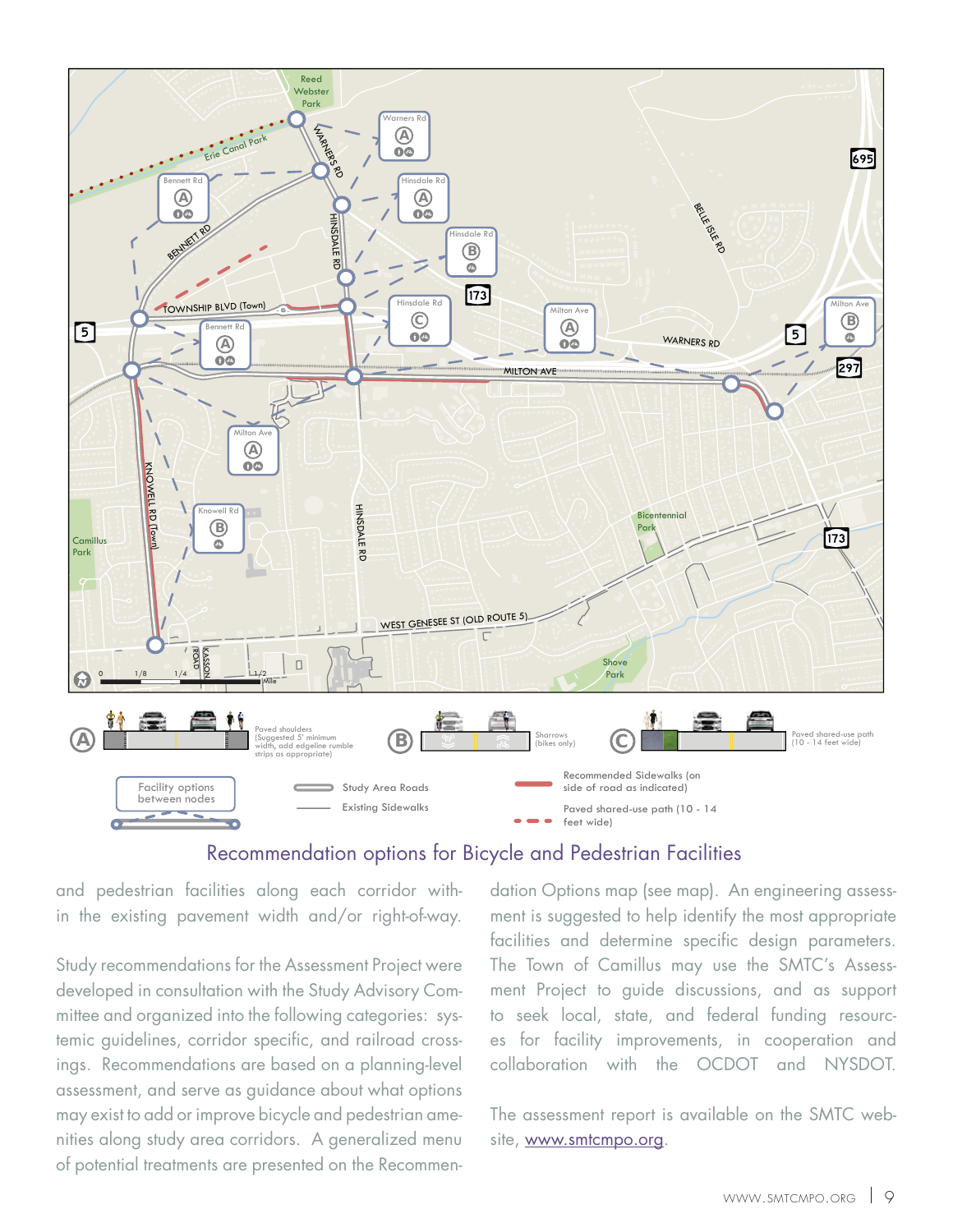## Carrier Park Mobility Plan Completed

Area is gateway to tens of thousands of visitors annually O The Field of Dreams Park opened in 2016 **O** Plan recommends a wide range of improvements to make it easier to travel by foot or bicycle

There are many charming and attractive places in which to take a stroll in the Syracuse area, but the Carrier Circle area is not, currently, one of them. Sidewalks are scarce and safe ways to cross major roads on foot are lacking. Like a lot of industrial areas, Carrier Circle and the roads that feed into it were designed to move workers and industrial products as quickly and efficiently as possible from one point to another.

Recently, however, the area south of the Thruway between Thompson and Fly Roads has begun to pivot from a manufacturing center to a mix of uses, including more white collar jobs and, in 2016, the Field of Dreams Park.

The first phase of the Field of Dreams is already open and includes two baseball fields designed for all users, including children and adults of all physical, mental, and emotional abilities. Plans call for the addition of seven more fields in coming years. In addition to hosting Syracuse's Challenger Baseball league, the Field of Dreams is expected to draw tournaments from throughout the northeast.

In another setting, a major new recreational facility might not beg the question: can you walk there? In this case, however, the Field of Dreams is a ten-minute walk from of one the region's largest concentrations of hotel rooms.

There are over 2,000 hotel rooms in the Carrier Circle area, and it's the gateway to Syracuse for tens of thousands of visitors every year. Additionally, Carrier

Corporation's research center and Aspen Dental's national headquarters draw thousands of trainees and project staff stay in this area annually. Hotel staff have reportedly been known to advise their guests not to try to walk to Aspen Dental's nearby office on Sanders Creek Parkway because of the difficulty involved in crossing Route 298.

The SMTC's [Carrier Park Mobility Plan](http://www.smtcmpo.org/docs/reports/Carrier_Park_Mobility_Plan_FINAL.pdf) recommends a wide range of improvements to this area to make it easier to get around on foot or by bike. Amenities that should be standard at all signalized intersections in this area include crosswalks and pedestrian signals activated by push buttons. Additionally, sidewalks, pedestrian-scale lighting, and landscaping improvements are recommended for the local roads in the Hotel District north of Route 298.

The Carrier Park Mobility Plan also looked at making major changes to the Route 298 / Kinne Street intersection, either by converting it from a signalized intersection to a multi-lane roundabout, or by removing the slips ramps at this intersection. These slips ramps – allowing eastbound traffic on Route 298 and northbound traffic on Kinne Street to bypass the signal at this intersection – do little to improve traffic movement and create additional obstacles for pedestrians to cross.

Getting from Carrier Circle's Hotel District to the Field of Dreams on foot means crossing Route 298 at Kinne Street, an intersection that lacks crosswalks and pedestrian signals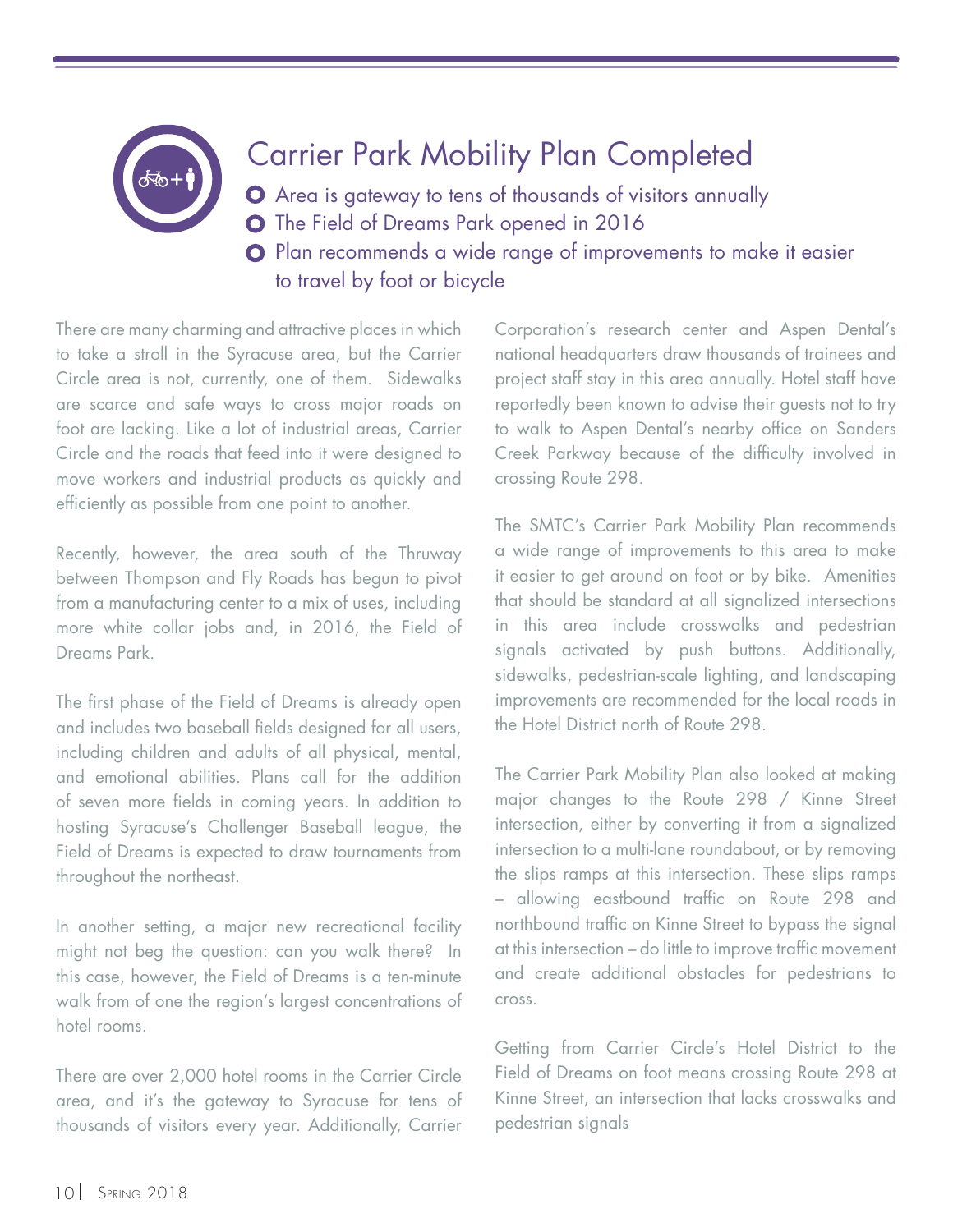

Visualization of pathway at Sanders Creek

To make it easier and safer for pedestrians to get between the Hotel District and the Field of Dreams, the Plan recommends reducing the four-lane section of Kinne Street in this area to two lanes. This would make it possible to add a trail along Kinne Street's west side and to add bike lanes to Kinne Street.

The motivation for making it easier to walk around this area goes beyond connecting visitors to a new athletic field. Increasingly, businesses are looking to locate in walkable areas. Suburban office parks, popular with both developers and firms in the 1980s and 1990s, are facing an unexpected level of competition from redeveloping urban office properties in walkable, transit-friendly neighborhoods. To continue to be relevant over the next several decades, places like Carrier Circle need to invest in their walkability and aesthetics.

The recommendations in the Carrier Park Mobility Plan do not alter the underlying land use pattern in this area: there is no central business district and there are only a handful of destinations that even the bravest pedestrian can get to. And yet, with a concentration of residents, workers, and hotel guests, there is the potential for a lot of foot traffic in this area every day  $-$  at least as much as in a highly walkable village like Liverpool. The Carrier Park Mobility Plan's recommendations can help the Town of DeWitt tap into that potential and increase this area's overall appeal.

To view the study, visit www.smtcmpo.org, and click on the Final Reports tab.